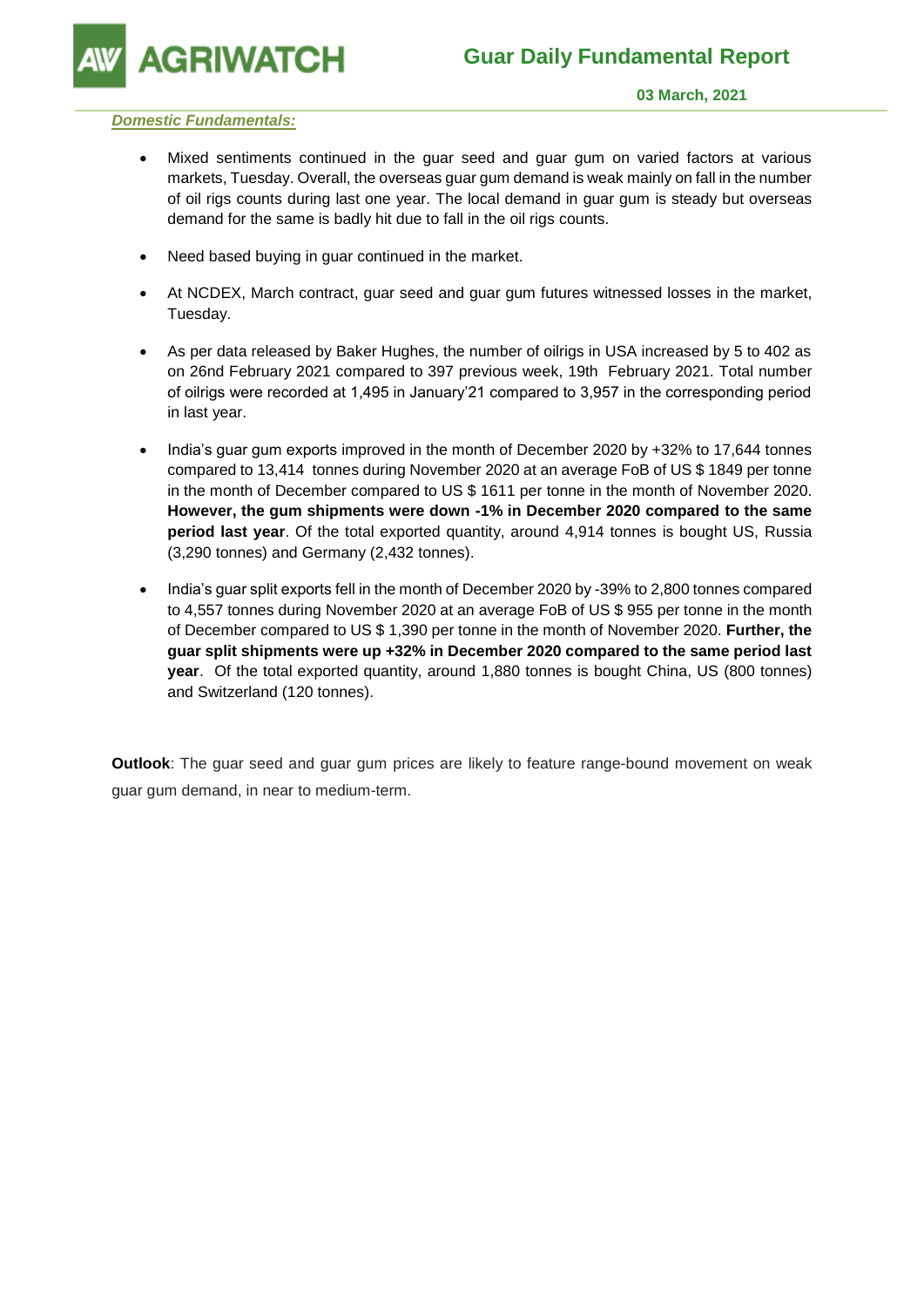# **AGRIWATCH**

## **Guar Daily Fundamental Report**

 **03 March, 2021** 

| <b>Guar Seed</b> |          |      |      |      |       |        |                |       |         |
|------------------|----------|------|------|------|-------|--------|----------------|-------|---------|
| Contract         | $+/-$ \$ | Open | High | Low  | Close | Volume | Vol.<br>Change | OI    | Change  |
| Mar-21           | $-33$    | 3844 | 3859 | 3800 | 3821  | 15240  | $-9.705$       | 38895 | 5660    |
| Apr-21           | $-33$    | 3885 | 3906 | 3847 | 3868  | 9585   | $-10.355$      | 19900 | $-9440$ |

| <b>Guar Gum</b> |          |      |      |      |       |        |                |       |         |
|-----------------|----------|------|------|------|-------|--------|----------------|-------|---------|
| <b>Contract</b> | $+/-$ \$ | Open | High | Low  | Close | Volume | Vol.<br>Change | OI    | Change  |
| Mar-21          | $-130$   | 6060 | 6060 | 5905 | 5955  | 8810   | $-5250$        | 24850 | 6615    |
| Apr-21          | $-118$   | 6108 | 6129 | 5983 | 6042  | 8180   | -4350          | 33315 | $-2575$ |

| <b>Guar Seed Stock Position &amp; EDD:</b> |              |                   |                 |            |  |  |  |
|--------------------------------------------|--------------|-------------------|-----------------|------------|--|--|--|
|                                            | <b>Demat</b> | <b>In-Process</b> | Total           | <b>EDD</b> |  |  |  |
| <b>Stocks</b>                              | 01-Mar-21    | 01-Mar-21         | $01-Mar-$<br>21 | 24-Feb-21  |  |  |  |
| <b>Bikaner</b>                             | 27514        | 60                | 27574           | 8089       |  |  |  |
| <b>Deesa</b>                               | $\Omega$     | $\Omega$          | $\Omega$        | 0          |  |  |  |
| Sri Ganganagar                             | 3361         | 20                | 3381            | 1576       |  |  |  |
| <b>Jodhpur</b>                             | 1223         | $\Omega$          | 1223            | $\Omega$   |  |  |  |
| <b>Nokha</b>                               | 0            | 0                 | 0               | 366        |  |  |  |

| <b>Guar Gum Stock Position &amp; EDD:</b> |              |                   |                 |            |  |  |  |
|-------------------------------------------|--------------|-------------------|-----------------|------------|--|--|--|
|                                           | <b>Demat</b> | <b>In-Process</b> | <b>Total</b>    | <b>EDD</b> |  |  |  |
| <b>Stocks</b>                             | 01-Mar-21    | 01-Mar-21         | $01-Mar-$<br>21 | 24-Feb-21  |  |  |  |
| Deesa                                     | 0            | 0                 | 0               | 0          |  |  |  |
| <b>Bikaner</b>                            | 1939         | 69                | 2008            | 2057       |  |  |  |
| Jodhpur                                   | 10721        | 139               | 10860           | 2966       |  |  |  |
| <b>Nokha</b>                              | 3442         | 70                | 3512            | 1384       |  |  |  |
| Sri Ganganagar                            | 2361         | 0                 | 2361            | 2821       |  |  |  |

| <b>Churi and Korma Prices:</b> | 2-Mar-21       |                   |
|--------------------------------|----------------|-------------------|
| <b>Commodity</b>               | <b>Center</b>  | <b>Rs./75 kg.</b> |
| Churi                          | Jodhpur        | 2075              |
| Korma                          | Jodhpur        | 2869              |
| Churi                          | Sri Ganganagar | 1838              |
| Korma                          | Sri Ganganagar | 2700              |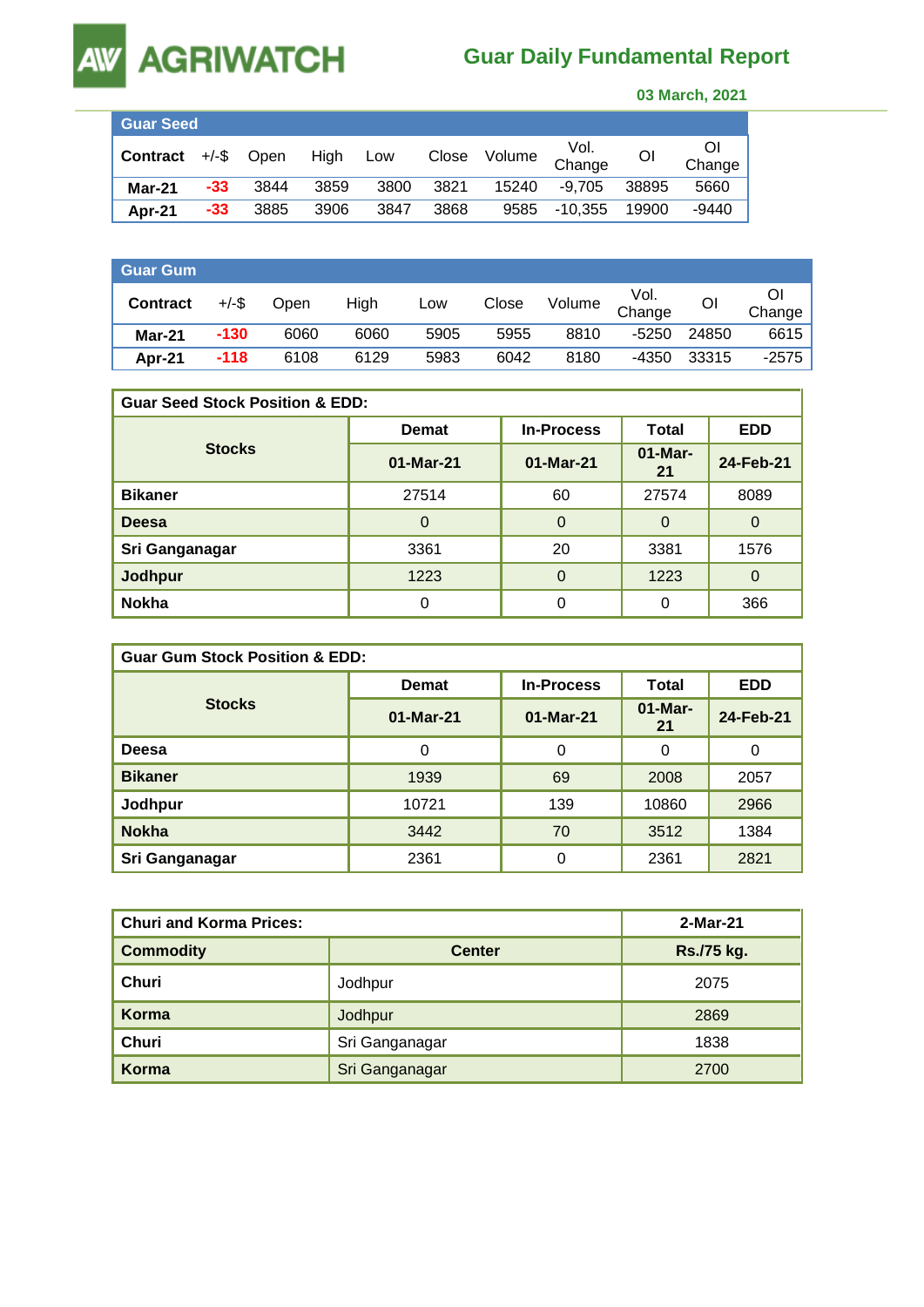



 **03 March, 2021** 

| <b>Guar Export Prices:</b>            |                   | 2-Mar-21      | 2-Mar-21      |
|---------------------------------------|-------------------|---------------|---------------|
|                                       | Variety           | Value (Rs/Kg) | Value (\$/MT) |
| <b>Guargum/Split (Mundra</b><br>Port) |                   | 63            | 858           |
|                                       | 200 Mesh 5000 CPS | 83            | 1130          |
| <b>Guargum Powder</b>                 | 200 Mesh 3500 CPS | 78            | 1062          |
|                                       | Meal 40%          | 30            | 408           |
| <b>Guargum Meal</b>                   | <b>Meal 50%</b>   | 40            | 545           |

| <b>Guar Seed Prices at Key Spot Markets:</b> |                 |                              |                |                 |                |  |  |
|----------------------------------------------|-----------------|------------------------------|----------------|-----------------|----------------|--|--|
| <b>Commodity</b>                             |                 |                              |                | Prices (Rs/Qtl) | Chang          |  |  |
| <b>Guar Seed</b>                             | <b>District</b> | <b>Centre</b>                | $2-Mar-$<br>21 | 1-Mar-<br>21    | e              |  |  |
|                                              | Jodhpur         | Jodhpur (Loose)              | 3650           | 3650            | Unch           |  |  |
|                                              |                 | Jodhpur(Delivery)            | 3833           | 3833            | <b>Unch</b>    |  |  |
|                                              |                 | Sri-Ganganagar(Loose)        | 3700           | 3700            | <b>Unch</b>    |  |  |
|                                              | Sri-            | Sri-Ganganagar<br>(Delivery) | 3850           | 3850            | <b>Unch</b>    |  |  |
|                                              | Ganganagar      | Rawla (Loose)                | <b>NR</b>      | NR.             | $\blacksquare$ |  |  |
|                                              |                 | Gharsana (Loose)             | 3620           | 3620            | <b>Unch</b>    |  |  |
|                                              |                 | Raisinghnagar (Loose)        | 3615           | 3660            | -45            |  |  |
|                                              | <b>Bikaner</b>  | Bikaner (Loose)              | 3640           | 3700            | -60            |  |  |
|                                              |                 | Bikaner (Delivery)           | 3822           | 3885            | $-63$          |  |  |
|                                              |                 | Nokha(Loose)                 | 3675           | 3725            | $-50$          |  |  |
| Rajasthan                                    |                 | Nokha (Delivery)             | 3859           | 3911            | $-53$          |  |  |
|                                              |                 | Khajuwala (Loose)            | 3650           | 3650            | Unch           |  |  |
|                                              |                 | Khajuwala (Delivery)         | 3833           | 3833            | <b>Unch</b>    |  |  |
|                                              |                 | Lunkaransar (Loose)          | 3650           | 3700            | $-50$          |  |  |
|                                              |                 | Hanumangarh (Loose)          | 3625           | 3650            | $-25$          |  |  |
|                                              |                 | Hanumangarh (Delivery)       | 3806           | 3833            | $-26$          |  |  |
|                                              | Hanumangarh     | Nohar (Loose)                | NR.            | NR.             | $\blacksquare$ |  |  |
|                                              |                 | Pilibanga (Loose)            | NA.            | <b>NA</b>       |                |  |  |
|                                              | <b>Nagaur</b>   | Nagaur (Loose)               | 3600           | 3650            | -50            |  |  |
|                                              | <b>Churu</b>    | Churu (Delivery)             | <b>NA</b>      | NA              | $\blacksquare$ |  |  |
|                                              | Alwar           | Alwar (Loose)                | NR.            | NR.             |                |  |  |
|                                              | Hisar           | Adampur (Loose)              | 3700           | 3700            | <b>Unch</b>    |  |  |
|                                              |                 | Adampur (Delivery)           | 3885           | 3885            | <b>Unch</b>    |  |  |
| Haryana                                      | <b>Bhiwani</b>  | Bhiwani (Delivery)           | <b>NR</b>      | NR.             |                |  |  |
|                                              |                 | Siwani (Loose)               | 3775           | 3810            | $-35$          |  |  |
|                                              | <b>Sirsa</b>    | Sirsa (Loose)                | 3600           | 3620            | $-20$          |  |  |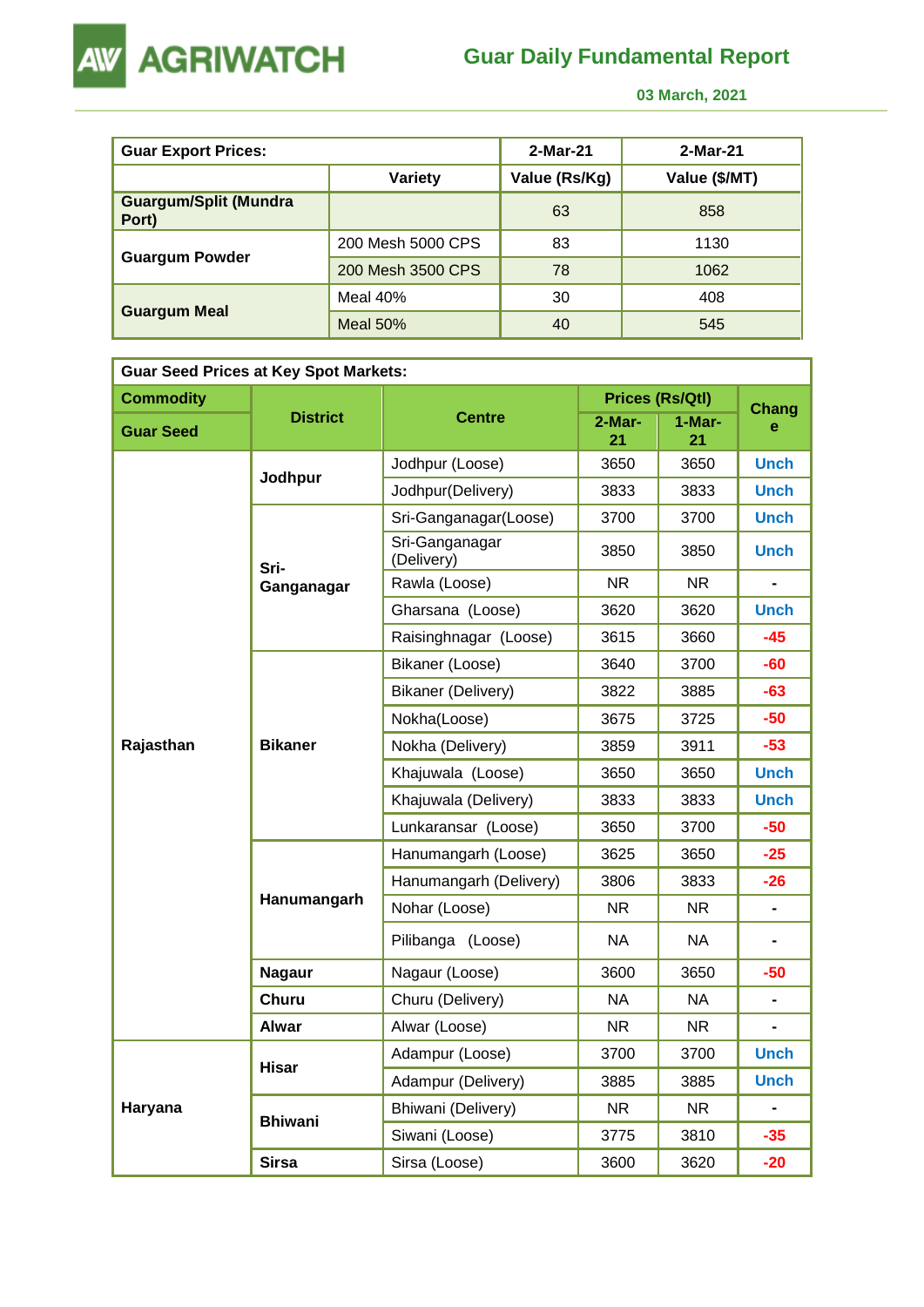

## **Guar Daily Fundamental Report**

 **03 March, 2021** 

|                                 |                    | Dhabwali (Loose)    | 3550      | 3575      | $-25$          |
|---------------------------------|--------------------|---------------------|-----------|-----------|----------------|
|                                 |                    | Dhabwali (Delivery) | 3550      | 3575      | $-25$          |
|                                 |                    | Ellanabad (Loose)   | <b>NR</b> | <b>NR</b> | $\blacksquare$ |
|                                 | <b>Fatehabad</b>   | Fatehabad (Loose)   | 3400      | 3500      | $-100$         |
|                                 | <b>Banaskantha</b> | Deesa (Loose)       | <b>NA</b> | <b>NA</b> |                |
|                                 | Patan              | Patan (Loose)       | <b>NA</b> | 3625      | $\blacksquare$ |
| Gujarat                         | Rajkot             | Rajkot (Loose)      | <b>NA</b> | 3550      |                |
|                                 | Jamnagar           | Dhrol (Loose)       | <b>NA</b> | <b>NA</b> | $\blacksquare$ |
| <b>Madhya</b><br><b>Pradesh</b> | <b>Gwalior</b>     | Dabra (Loose)       | #N/A      | <b>NR</b> |                |
| <b>Guar Gum</b>                 |                    |                     |           |           |                |
|                                 | Jodhpur            | Jodhpur             | 6025      | 6175      | $-150$         |
| Rajasthan                       | <b>Alwar</b>       | Alwar               | NR.       | NR.       | $\blacksquare$ |
|                                 | Hanumangarh        | Nohar               | NR.       | NR.       | $\blacksquare$ |
|                                 | <b>Bhiwani</b>     | <b>Bhiwani</b>      | <b>NR</b> | <b>NR</b> | $\blacksquare$ |
|                                 |                    | <b>Sirsa</b>        | 5900      | 6100      | $-200$         |
| Haryana                         | <b>Sirsa</b>       | <b>Dhabwali</b>     | 6000      | 6100      | $-100$         |
|                                 |                    | Ellanabad           | NR.       | NR.       | $\blacksquare$ |
|                                 | <b>Fatehabad</b>   | Fatehabad           | 5900      | 6000      | $-100$         |

| <b>Guar Seed Arrivals in Key Centers</b> |                 |                |                            |                |                |  |  |
|------------------------------------------|-----------------|----------------|----------------------------|----------------|----------------|--|--|
| <b>Commodity</b>                         |                 |                | <b>Arrivals (Quintals)</b> | Chang          |                |  |  |
| <b>Guar Seed</b>                         | <b>District</b> | <b>Centre</b>  | $2-Mar-$<br>21             | $1-Mar-$<br>21 | e              |  |  |
|                                          | Jodhpur         | Jodhpur        | <b>NA</b>                  | <b>NA</b>      | $\blacksquare$ |  |  |
|                                          |                 | Sri-Ganganagar | 500                        | 500            | <b>Unch</b>    |  |  |
|                                          | Sri-            | Rawla          | <b>NR</b>                  | <b>NR</b>      |                |  |  |
|                                          | Ganganagar      | Gharsana       | 100                        | 80             | 20             |  |  |
|                                          |                 | Raisinghnagar  | 300                        | 400            | $-100$         |  |  |
|                                          | <b>Bikaner</b>  | <b>Bikaner</b> | 300                        | 300            | <b>Unch</b>    |  |  |
|                                          |                 | Nokha          | 300                        | 350            | $-50$          |  |  |
| Rajasthan                                |                 | Khajuwala      | 200                        | 200            | <b>Unch</b>    |  |  |
|                                          |                 | Lunkaransar    | 200                        | 300            | $-100$         |  |  |
|                                          |                 | Hanumangarh    | 300                        | 400            | $-100$         |  |  |
|                                          | Hanumangarh     | Nohar          | <b>NR</b>                  | <b>NR</b>      |                |  |  |
|                                          |                 | Pilibanga      | <b>NA</b>                  | <b>NA</b>      |                |  |  |
|                                          | <b>Nagaur</b>   | Nagaur         | 200                        | 200            | <b>Unch</b>    |  |  |
|                                          | <b>Churu</b>    | Churu          | <b>NA</b>                  | <b>NA</b>      |                |  |  |
|                                          | <b>Alwar</b>    | Alwar          | <b>NR</b>                  | <b>NR</b>      | $\blacksquare$ |  |  |
|                                          | <b>Hisar</b>    | Adampur        | 600                        | 500            | 100            |  |  |
| Haryana                                  | <b>Bhiwani</b>  | <b>Bhiwani</b> | <b>NR</b>                  | NR.            |                |  |  |